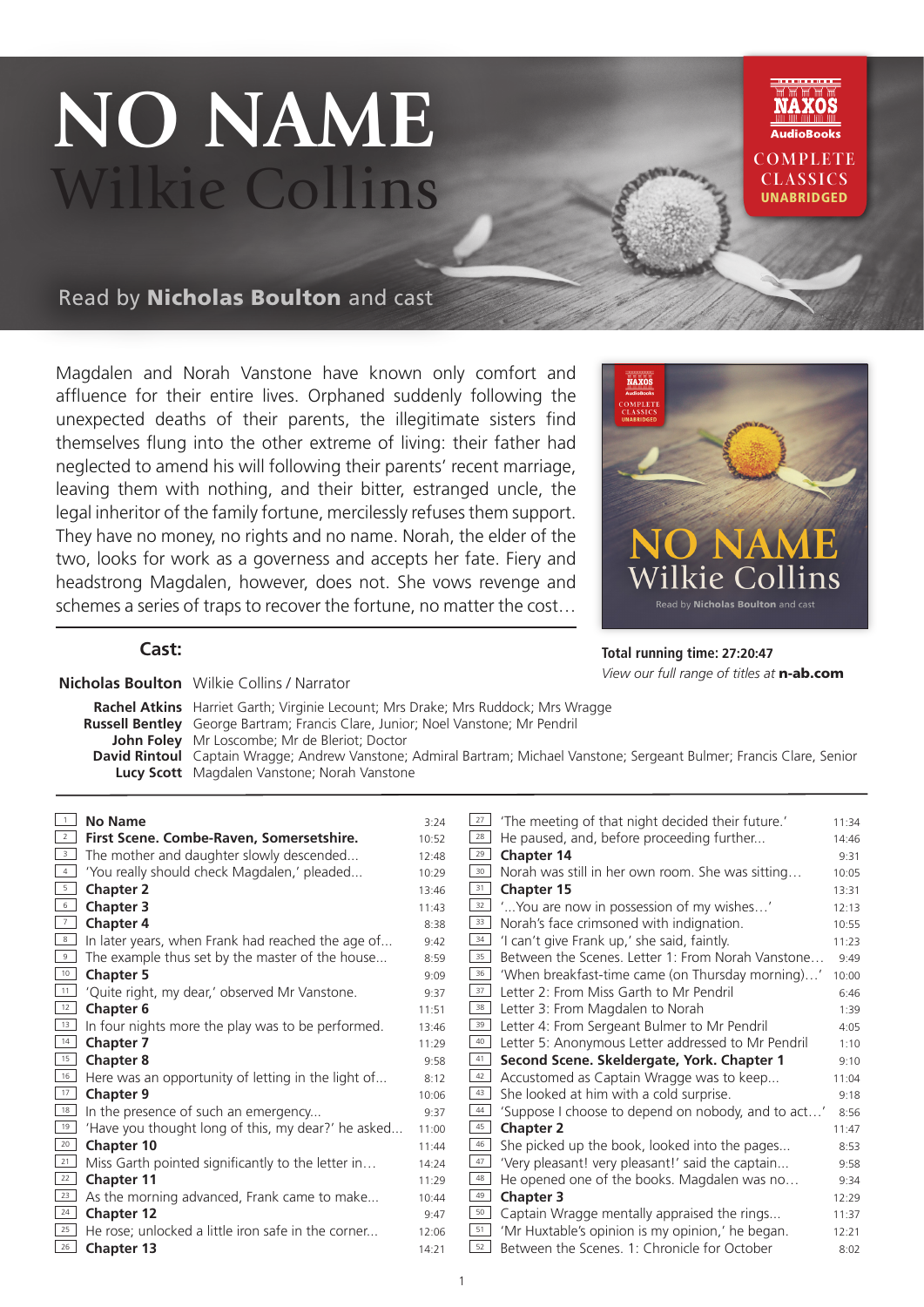| 53         | 2: Chronicle for November                                                                   | 1:16           | 124        |
|------------|---------------------------------------------------------------------------------------------|----------------|------------|
| 54         | 3: Chronicle for December. First Fortnight                                                  | 2:20           | 125        |
| 55         | 4: Chronicle for December. Second Fortnight                                                 | 3:40           | 126        |
| 56         | 5: Chronicle for January                                                                    | 5:34           | 127        |
| 57         | 6: Chronicle for February                                                                   | 2:05           | 128        |
| 58         | 7: Chronicle for March                                                                      | 1:09           | 129        |
| 59         | 8: Chronicle for April and May                                                              | 7:22           | 130        |
| 60<br>61   | 9: Chronicle for June                                                                       | 10:00          | 131<br>132 |
| 62         | Under ordinary circumstances these absurd<br>Third Scene. Vauxhall Walk, Lambeth. Chapter 1 | 8:19           | 133        |
| 63         | Mrs Wragge's meek snoring deepened in tone                                                  | 9:11<br>7:23   | 134        |
| 64         | <b>Chapter 2</b>                                                                            | 11:02          | 135        |
| 65         | She followed them into St James's Park                                                      | 10:58          | 136        |
| 66         | She glided imperceptibly a step or two nearer                                               | 10:30          | 137        |
| 67         | <b>Chapter 3</b>                                                                            | 9:49           | 138        |
| 68         | 'You hear what Lecount has just said?'                                                      | 10:40          | 139        |
| 69         | There were two doors of entrance to the room.                                               | 13:00          | 140        |
| 70         | <b>Chapter 4</b>                                                                            | 8:53           | 141        |
| 71         | Without waiting for his reply she went into the back                                        | 10:03          | 142        |
| 72         | The one remaining chance in such an emergency                                               | 10:08          | 143<br>144 |
| 73<br>74   | Between the Scenes. 1: Extract from the Advertising                                         | 0:27           | 145        |
| 75         | 2: Letter from Captain Wragge to Magdalen<br>3: Letter from Norah to Magdalen               | 2:53           | 146        |
| 76         | 4: Letter from Miss Garth to Magdalen                                                       | 2:09<br>4:39   | 147        |
| 77         | 5: Letter from Francis Clare, Jun., to Magdalen                                             | 3:22           | 148        |
| 78         | 6: Letter from Francis Clare, Sen., to Magdalen                                             | 0:37           | 149        |
| 79         | 7: Letter from Mrs Wragge to her Husband                                                    | 2:23           | 150        |
| 80         | 8: Letter from Norah to Magdalen                                                            | 1:00           | 151        |
| 81         | 9: Letter from Magdalen to Norah                                                            | 3:43           | 152        |
| 82         | 10: Letter from Magdalen to Miss Garth                                                      | 2:11           | 153        |
| 83         | 11: Letter from Magdalen to Captain Wragge                                                  | 4:33           | 154        |
| 84         | 12: Letter from Captain Wragge to Magdalen                                                  | 7:15           | 155        |
| 85         | 13: Extract from the 'East Suffolk Argus'                                                   | 0:31           | 156        |
| 86<br>87   | Fourth Scene. Aldborough, Suffolk. Chapter 1                                                | 13:25          | 157<br>158 |
| 88         | 'A friend of yours?' inquired Captain Wragge<br>Captain Wragge expressed the profound       | 14:13<br>13:46 | 159        |
| 89         | <b>Chapter 2</b>                                                                            | 13:29          | 160        |
| 90         | <b>Chapter 3</b>                                                                            | 9:38           | 161        |
| 91         | She lay down on her bed with a heavy sigh                                                   | 10:13          | 162        |
| 92         | <b>Chapter 4</b>                                                                            | 14:19          | 163        |
| 93         | Captain Wragge was far too sharp to risk his                                                | 13:40          | 164        |
| 94         | <b>Chapter 5</b>                                                                            | 13:06          | 165        |
| 95         | This policy of waiting was so manifestly the wise                                           | 11:13          | 166        |
| 96         | They left the village and walked to the ruins of a                                          | 12:02          | 167        |
| 97         | <b>Chapter 6</b>                                                                            | 10:40          | 168        |
| 98<br>99   | The first letter was in a handwriting familiar to                                           | 11:55          | 169<br>170 |
| 100        | Noel Vanstone thought of the domestic passage<br><b>Chapter 7</b>                           | 11:57          | 171        |
| 101        | 'I don't think Lecount's mad,' said Noel Vanstone                                           | 11:23<br>11:25 | 172        |
| 102        | 'I never enjoyed a walk so much in my life!'                                                | 10:52          | 173        |
| 103        | <b>Chapter 8</b>                                                                            | 10:56          | 174        |
| 104        | Captain Wragge received this proposal                                                       | 9:01           | 175        |
| 105        | 'Play any trick you like on Lecount,' said Noel                                             | 10:41          | 176        |
| 106        | <b>Chapter 9</b>                                                                            | 11:18          | 177        |
| 107        | Noel Vanstone was easily accessible to visitors                                             | 9:55           | 178        |
| 108        | Four o'clock struck, five o'clock, six o'clock                                              | 13:56          | 179        |
| 109        | <b>Chapter 10</b>                                                                           | 10:04          | 180        |
| 110<br>111 | Thus far the housekeeper's conclusions led her                                              | 10:12          | 181<br>182 |
| $112$      | 'May I ask a favour?' inquired Mrs Lecount<br><b>Chapter 11</b>                             | 10:42          | 183        |
| 113        | The coach appeared at last, and drew up at Sea View.                                        | 12:47          | 184        |
| $114$      | <b>Chapter 12</b>                                                                           | 11:19<br>9:54  | 185        |
| 115        | <b>Chapter 13</b>                                                                           | 13:00          | 186        |
| 116        | After a few turns backwards and forwards in the                                             | 11:18          | 187        |
| 117        | Her last thought at night had been the thought                                              | 13:32          | 188        |
| 118        | It was past two o'clock when she shut herself up                                            | 11:43          | 189        |
| 119        | <b>Chapter 14</b>                                                                           | 11:00          | 190        |
| 120        | Magdalen looked at him in surprise.                                                         | 12:44          | 191        |
| 121        | It was done. The awful words which speak from                                               | 6:32           | 192        |
| 122<br>123 | Between The Scenes. 1: Letter from George Bartram                                           | 11:52          | 193        |
|            | 2: Letter from Norah Vanstone to Miss Garth                                                 | 3:19           |            |

| 124 | 3: Letter from Mr John Loscombe (Solicitor) to           | 1:31  |
|-----|----------------------------------------------------------|-------|
| 125 | 4: Letter from Norah Vanstone to Miss Garth              | 2:16  |
| 126 | 5: Letter from Mrs Lecount to Mr de Bleriot              | 5:43  |
| 127 | 6: Letter from Mr de Bleriot to Mrs Lecount              | 3:08  |
| 128 | 7: Letter from Mr Pendril to Norah Vanstone              | 2:36  |
| 129 | 8: Letter from Norah Vanstone to Mr Pendril              | 1:20  |
| 130 | 9: Letter from Mr de Bleriot to Mrs Lecount              | 2:13  |
| 131 | 10: Letter from Miss Garth to Mr Pendril                 | 5:36  |
| 132 | 11: Letter from Mrs Lecount to Mr de Bleriot             | 2:22  |
| 133 | 12: Letter from Mr Pendril to Miss Garth                 | 0:53  |
| 134 | 13: Letter from Mr de Bleriot to Mrs Lecount             | 1:58  |
| 135 | 14: Letter from Mrs Lecount to Mr de Bleriot             | 0:39  |
| 136 | Fifth Scene. Baliol Cottage, Dumfries. Chapter 1         | 11:20 |
| 137 | They were down at the fence again as she made            | 11:02 |
| 138 | He looked at her in breathless silence, his lips falling | 9:01  |
| 139 | <b>Chapter 2</b>                                         | 12:39 |
| 140 | That reply answered the question.                        | 12:04 |
| 141 | 'This is the last Will and Testament of me, Noel'        | 12:55 |
| 142 | <b>Chapter 3</b>                                         | 13:13 |
| 143 | 'Baliol Cottage, Dumfries, November 3rd, 1847'           | 9:13  |
| 144 | 'Have you signed, sir?' asked Mrs Lecount.               | 12:26 |
| 145 | The civil and submissive Louisa received her orders      | 9:05  |
| 146 | Between the Scenes. 1: Letter From Mrs. Noel             | 2:51  |
| 147 | 2: Letter from Mr Loscombe to Mrs Noel Vanstone          | 1:10  |
| 148 | 3: Letter From Mrs Noel Vanstone to Miss Garth           | 10:36 |
| 149 | 4: Letter from Mr Loscombe to Mrs Noel Vanstone          | 1:06  |
| 150 | 5: Letter From Mr Pendril to Miss Garth                  | 2:11  |
| 151 | 6: Letter From Mr Loscombe to Mrs Noel Vanstone          | 6:35  |
| 152 | 7: Letter From Mrs Noel Vanstone to Mr Loscombe          | 0:40  |
| 153 | 8: Letter From Mr Loscombe to Mrs Noel Vanstone          | 6:04  |
| 154 | 9: Letter From Mrs Noel Vanstone to Mr Loscombe          | 1:25  |
| 155 | Sixth Scene. St John's Wood. Chapter 1                   | 10:55 |
| 156 | Magdalen was the first to recover herself.               | 8:47  |
| 157 | <b>Chapter 2</b>                                         | 9:16  |
| 158 | 'But you are a lady, ma'am,' objected Louisa             | 7:34  |
| 159 | Between the Scenes. 1: Letter from Miss Garth to         | 2:35  |
| 160 | 2: Letter from Mr Pendril to Miss Garth                  | 2:37  |
| 161 | 3: Letter From Admiral Bartram to Mrs Drake              | 1:55  |
| 162 | 4: Letter From Mrs Drake to Admiral Bartram              | 0:52  |
| 163 | Seventh Scene. St Crux-in-the-Marsh. Chapter 1           | 10:33 |
| 164 | Having placed the wine and dessert on the table          | 10:21 |
| 165 | The east passage, after leading them on for a few        | 12:37 |
| 166 | <b>Chapter 2</b>                                         | 8:55  |
| 167 | In Magdalen's situation all experiments of this sort     | 7:57  |
| 168 | <b>Chapter 3</b>                                         | 9:13  |
| 169 | 'Call them crimes if you like, sir - I say again'        | 11:00 |
| 170 | <b>Chapter 4</b>                                         | 9:06  |
| 171 | The morning came, and for the first time at St Crux      | 12:35 |
| 172 | At the first of the stairs on which she set her foot     | 13:50 |
| 173 | She went into the room, and, shading the                 | 13:51 |
| 174 | He roused himself for the moment by main force           | 10:53 |
| 175 | Between the Scenes. 1: Letter from George Bartram        | 1:27  |
| 176 | 2: Letter from George Bartram to Miss Garth              | 2:36  |
| 177 | 3: Letter from Miss Garth to George Bartram              | 7:38  |
| 178 | 4: Letter from Mrs Drake to George Bartram               | 5:52  |
| 179 | 5: Letter from George Bartram to Miss Garth              | 0:54  |
| 180 | 6: Letter from Mr Loscombe to Mrs Noel Vanstone          | 6:52  |
| 181 | 7: Letter from George Bartram to Miss Garth              | 6:16  |
| 182 | 8: Letter from Mr Loscombe to Mrs Noel Vanstone          | 2:09  |
| 183 | 9: Letter from Mrs Ruddock (Lodging-house Keeper)        | 2:14  |
| 184 | 10: Letter from Mr Loscombe to Mrs Ruddock               | 0:36  |
| 185 | The Last Scene. Aaron's Buildings. Chapter 1             | 14:02 |
| 186 | Physician or surgeon, there was something in his         | 10:11 |
| 187 | <b>Chapter 2</b>                                         | 13:52 |
| 188 | Would she ask the question which it had been             | 11:35 |
| 189 | The doctor made another sign to Kirke.                   | 10:54 |
| 190 | <b>Chapter 3</b>                                         | 9:44  |
| 191 | Before he could add another word she left the table      | 11:07 |
| 192 | <b>Chapter 4</b>                                         | 10:23 |
| 193 | A month had passed. The autumn sunshine                  | 8:38  |
|     |                                                          |       |